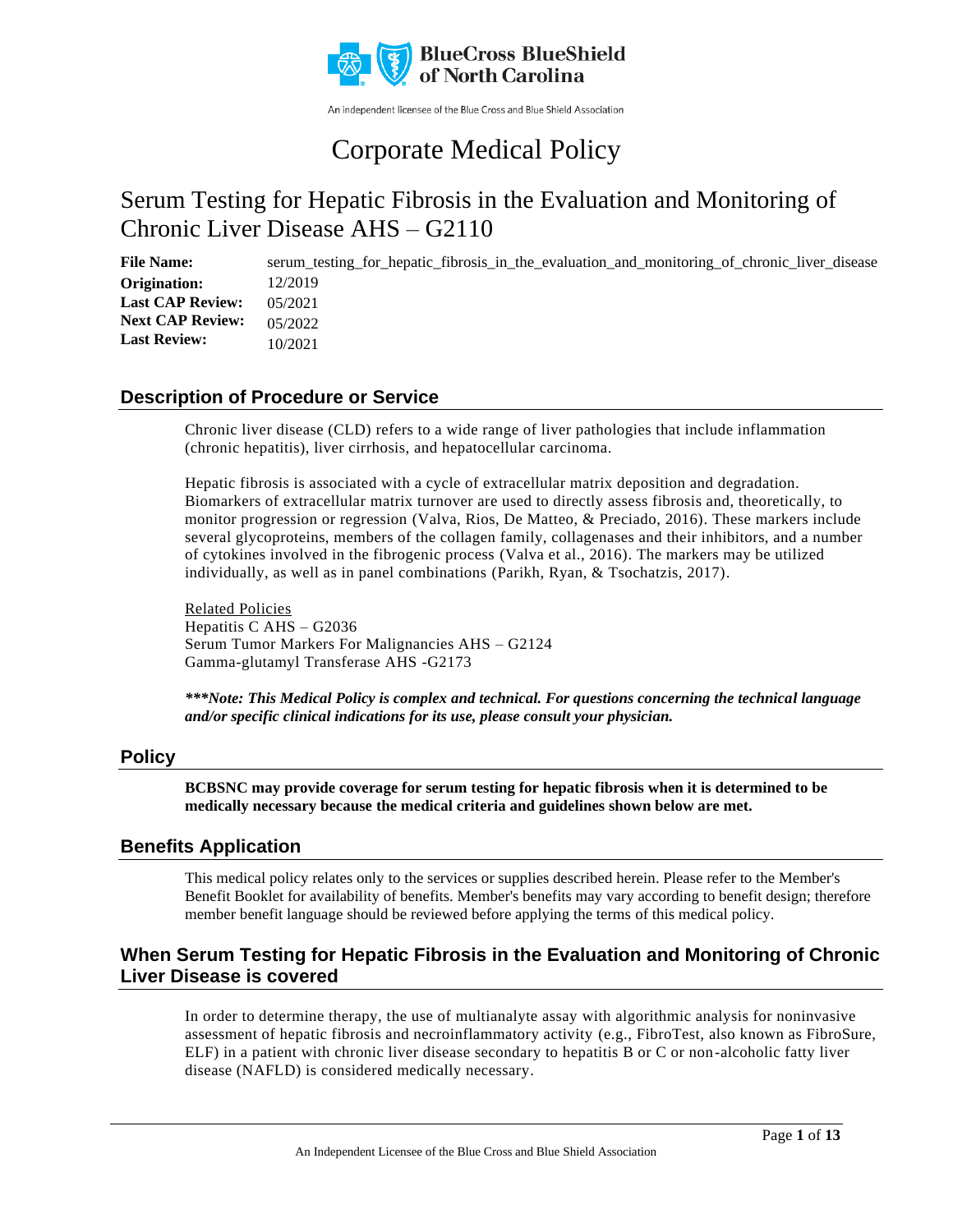### **When Serum Testing for Hepatic Fibrosis in the Evaluation and Monitoring of Chronic Liver Disease is not covered**

Reimbursement of FibroTest/FibroSure is not allowed for diagnosis or evaluation of hepatic fibrosis in all other circumstances.

Reimbursement of FibroTest/FibroSure is not allowed to monitor patients with chronic liver disease.

Multianalyte assay with algorithmic analyses for noninvasive assessment of hepatic steatosis and fibrosis (e.g. NASH FibroSure), is considered investigational in all situations.

The use of the following serum biomarkers in immunoassays and/or immunohistochemistry assays to diagnose, evaluate, or monitor hepatic fibrosis in patients with chronic liver disease is not covered:

- a. Signal-induced proliferation-associated 1 like 1 (SIPA1L1)
- b. microRNA (miRNA or miR) analysis, including but not limited to, the following:
	- i. microRNA-21 (miRNA-21 or miR-21)
	- ii. miRNA-29a (miR-29a)
	- iii. miRNA-122 (miR-122)
	- iv. miRNA-221 (miR-221)
	- v. miRNA-222 (miR-222)
- c. Chitinase 3-like 1 (CHI3L1)
- d. Hyaluronic acid
- e. Type III procollagen (PCIII)
- f. Type IV collagen
- g. Laminin
- h. Plasma caspase-generated cytokeratin-18
- i. Micro-fibrillar associated glycoprotein 4 (MFAP4)

### **Policy Guidelines**

### **Background**

Fibrosis is a wound healing response in which damaged regions are encapsulated by an extracellular matrix. This is common in individuals with chronic liver injury but may be seen in other organs such as the kidneys or lungs. Chronic liver injury may be caused by numerous conditions, such as hepatitis, and progressive fibrosis may lead to cirrhosis (Friedman, 2020). Liver biopsy remains the gold standard for evaluation of chronic liver disease to monitor treatment and disease progression. However, this invasive procedure has several drawbacks including pain, bleeding, inaccurate staging due to sampling error, and variability of biopsy interpretation (Chin, Pavlides, Moolla, & Ryan, 2016).

Serum biomarkers, such as the aspartate aminotransferase (AST) to platelet ratio (APRI), have been proposed as measures of hepatic fibrosis assessment, and numerous panels exist (Curry & Afdhal, 2019). These markers (and corresponding panels) may be categorized as "direct" or "indirect." Direct markers of fibrosis evaluate extracellular matrix turnover, and indirect markers signify changes in hepatic function. Direct biomarkers may be further subdivided by markers associated with matrix deposition, matrix degradation, or cytokines (and chemokines) associated with fibrogenesis. Procollagen I peptide, procollagen III peptide, type I collagen, type IV collagen, YKL-40 (chondrex), laminin, and hyaluronic acid, MMP-2, TIMP-1, -2, TGF-beta, TGF-alpha, and PDGF have all been proposed as direct measures of fibrosis. Indirect markers include serum aminotransferase levels, platelet count, coagulation parameters, gamma-glutamyl transferase (GGT), total bilirubin, alpha-2-macroglobulin, and alpha-2 globulin (haptoglobin) (Curry  $\&$  Afdhal, 2018). Other markers have been investigated to be used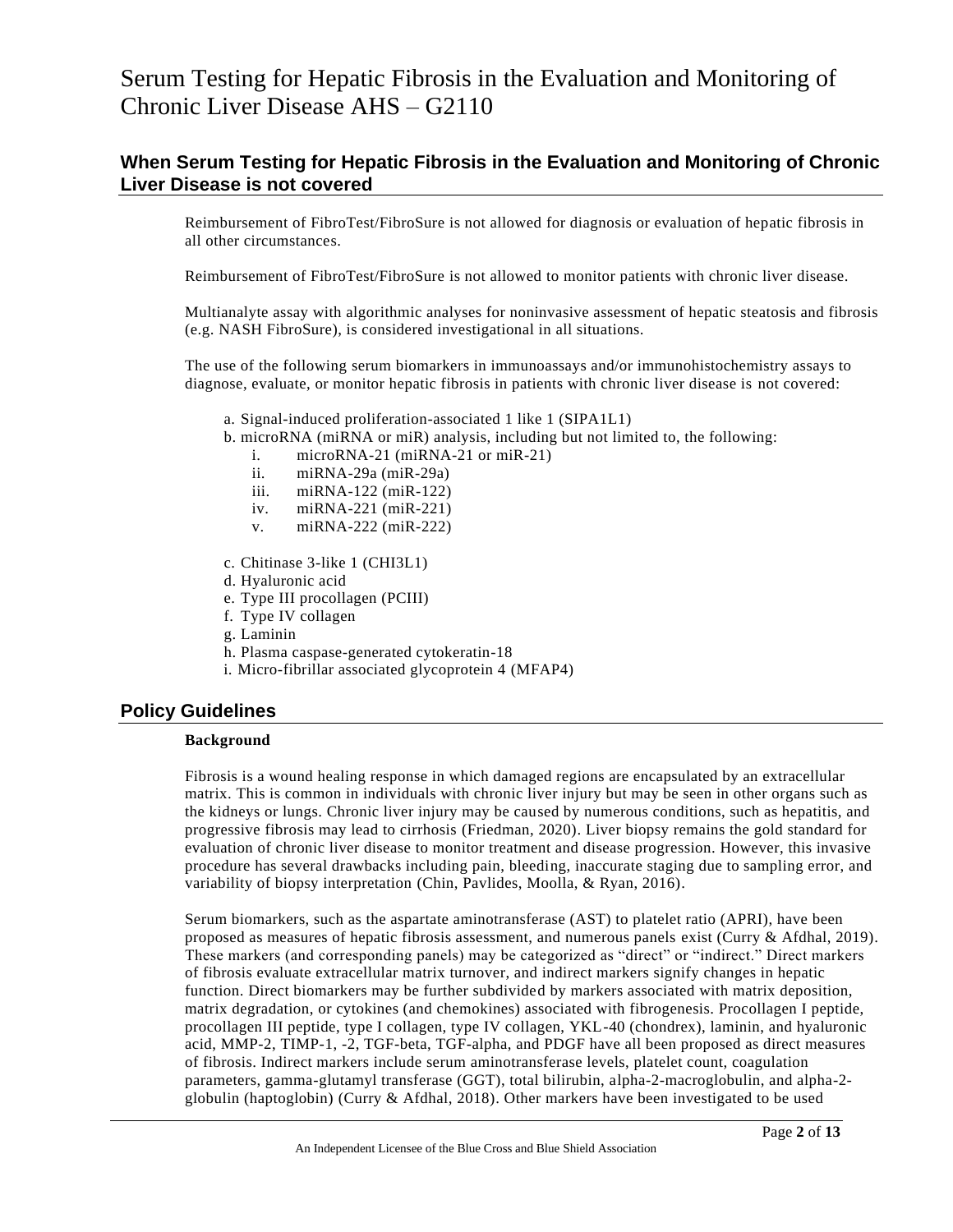independently or as part of these panels. The human microfibrillar-associated protein 4 (MFAP4) is located in extracellular matrix fibers and plays a role in disease-related tissue remodeling. Bracht et al. (2016) evaluated the "potential" of MFAP4 as a biomarker for hepatic fibrosis. A total of 542 patients were included, and the authors focused on differentiation of no to moderate (F0–F2) and severe fibrosis stages and cirrhosis (F3 and F4). In the "leave-one-out cross validation," a sensitivity of 85.8% and specificity of 54.9% was observed and the multivariate model yielded 81.3 % sensitivity and 61.5 % specificity. The authors suggested that "the combination of MFAP4 with existing tests might lead to a more accurate non-invasive diagnosis of hepatic fibrosis and allow a cost-effective disease management in the era of new direct acting antivirals" (Bracht et al., 2016).

Plasma caspase-generated cytokeratin-18 fragments (CK-18) have been proposed as a biomarker in the diagnosis and staging of non-alcoholic steatohepatitis (NASH). Cusi et al. (2014) studied the clinical value of CK-18. The authors studied the adipose tissue, liver, and muscle insulin resistance of 424 patients as well as liver fat ( $n = 275$ ) and histology ( $n = 318$ ). The authors found that median CK-18 levels were elevated in patients with verses without non-alcoholic fatty liver disease (NAFLD) (209 U/L vs. 122 U/L) or with verses without NASH (232 U/L vs. 170 U/L). The CK-18 area under curve to predict NAFLD, NASH, or fibrosis were 0.77, 0.65, and 0.68, respectively. The overall sensitivity/specificity for NAFLD, NASH and fibrosis were 63%/83%, 58%/68% and 54%/85%, respectively. CK-18 correlated most strongly with ALT (r=0.57) and adipose tissue IR (insulinsuppreszsion of FFA: r=-0.43), but not with ballooning, body mass index, metabolic syndrome, or type 2 diabetes. The authors concluded, "Plasma CK-18 has a high specificity for NAFLD and fibrosis, but its limited sensitivity makes it inadequate as a screening test for staging NASH. Whether combined as a diagnostic panel with other biomarkers or clinical/laboratory tests may prove useful requires further study" (Cusi et al., 2014).

Likewise, Chitinase 3-like 1 (CHI3L1) has been proposed to be a better serum biomarker than hyaluronic acid, type III procollagen, type IV collagen, and laminin. CHI3L1 is preferentially expressed in hepatocytes over any other body tissue. Huang et al. (2015) investigated CHI3L1 in 98 patients with hepatitis B. The authors reported that CHI3L1 can be used to differentiate between early stages of liver fibrosis (S0-S2) from late stages (S3-S4) "with areas under the ROC curves (AUCs) of 0.94 for substantial (S2, S3, S4) fibrosis and 0.96 for advanced (S3, S4) fibrosis" (Huang et al., 2015). Wang, Liu, Zhou, You, and Jia (2018) also report that CHI3L1 is a useful marker for the assessment of liver fibrosis before treatment, and can also be used to monitor change during therapy.

MicroRNA (miRNA) sequences have also been proposed as a marker of liver function. MiRNA sequences often have roles in gene regulation and other cellular processes, so changes in these sequences may indicate a liver condition (Tendler, 2020). For example, Abdel-Al et al. (2018) investigated miRNA's association with Hepatitis C virus (HCV) patients. Forty-two patients with HCV and earlystage fibrosis, 45 patients with HCV and late-stage fibrosis, and 40 healthy controls were examined and the expression patterns of 5 miRNA sequences (miR-16, miR-146a, miR-214-5p, miR-221, and miR-222) were measured. The authors found miRNA-222 to have the highest sensitivity and specificity for both fibrosis groups, and all mi-RNA sequences except miRNA-214-5p were significantly upregulated in fibrosis. MiRNA-221 was also found to have significant positive correlations with miRNA-16 and miRNA-146a. The authors concluded that "the high sensitivity and specificity of miRNA-222 and miRNA-221 in late-stage fibrosis indicate promising prognostic biomarkers for HCV-induced liver fibrosis (Abdel-Al et al., 2018).

Multiple biomarkers may be combined into a panel. Panels may include a combination of direct markers, indirect markers, or markers from both categories. The most studied panels are the aspartate aminotransferase (AST) to platelet ratio (APRI), FibroTest/FibroSure, and Hepascore, although many more exist. FibroTest/FibroSure incorporates alpha-2-macroglobulin, alpha-2-globulin (haptoglobin), gamma globulin, apolipoprotein A1, GGT, and total bilirubin, age, and sex. HepaScore measures bilirubin, GGT, hyaluronic acid, alpha-2-macroglobulin, age, and sex. These panels have demonstrated some promising results, but Curry and Afdhal (2019) note that indeterminate outcomes are common. Furthermore, they state that no singular panel has emerged as the standard of care (Curry  $\&$  Afdhal,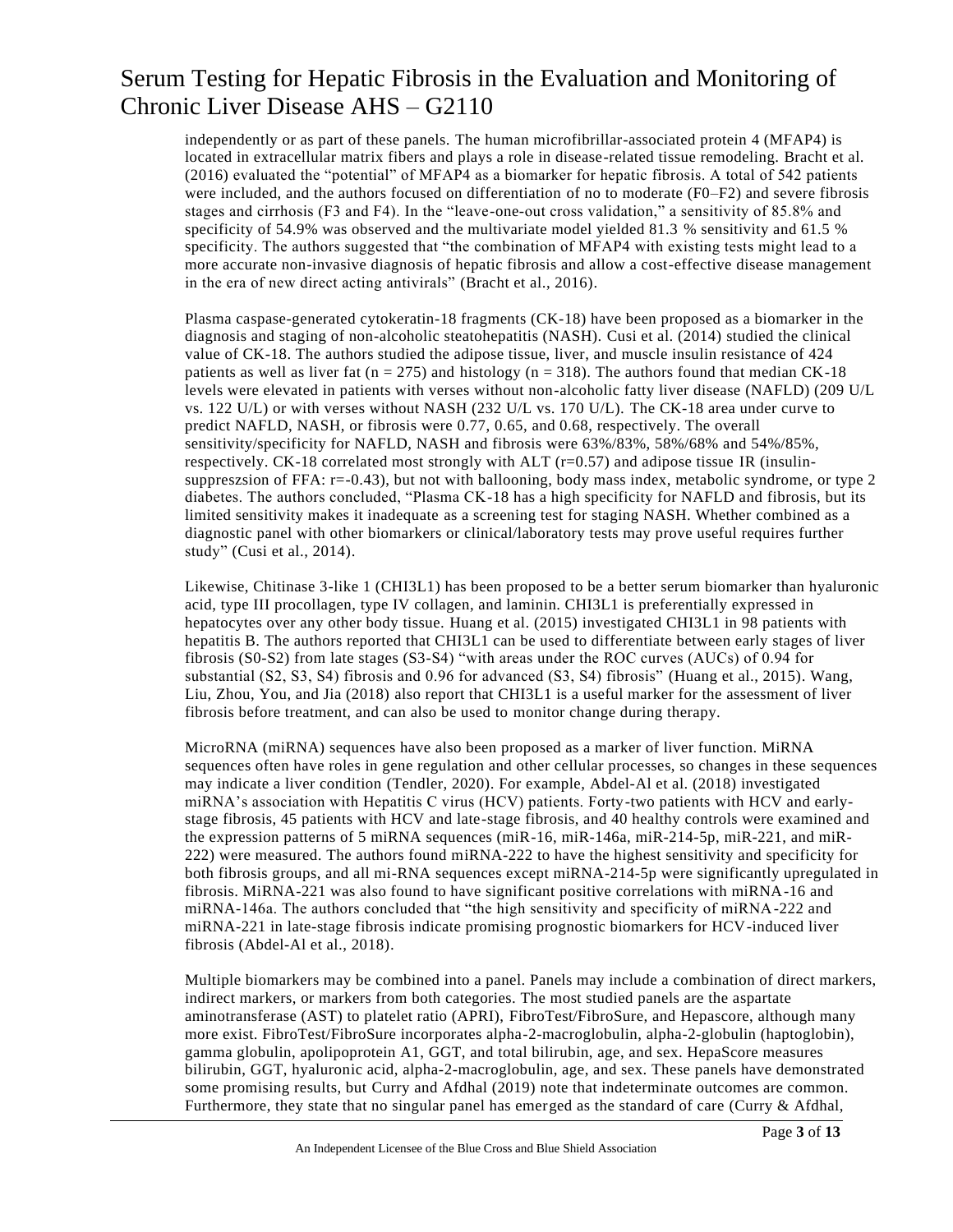2018). Another test, known as the LIVERFAst<sup>TM</sup> by Fibronostics, utilizes a blood sample to measure 10 biomarkers; algorithm technology is used "to determine the fibrosis, activity and steatosis sta ges of the liver" (Fibronsotics, 2020).

Many combinations of biomarkers, and even combinations of panels, exist. For example, FibroMax combines FibroTest, SteatoTest, NashTest, ActiTest, and AshTest on the same result sheet and provides a more comprehensive estimation of the liver injury. This test measures 10 biomarkers which are as follows: GGT, total bilirubin, alpha-2-macroglobulin, apolipoprotein A1, haptoglobin, alanine aminotransferase (ALT), AST Transaminase, triglycerides, cholesterol, and fasting glucose (BioPredictive, 2019). Fouad et al. (2013) analyzed samples from 44 patients and found that FibroMax results were positively correlated with viral load by quantitative polymerase chain reaction and histopathological findings. Further, body mass index was significantly higher in steatotic patients and was significantly associated with the results on FibroMax (Fouad et al., 2013).

### **Clinical Validity and Utility**

Berends et al. (2007) performed a study assessing FibroTest's ability to detect methotrexate (MTX) induced hepatic fibrosis. Twenty-four psoriasis patients that underwent a liver biopsy were included, and FibroTest identified 83 percent of the patients who had significant fibrosis. The authors suggested FibroTest may be used as part of monitoring MTX-induced fibrosis (Berends et al., 2007).

Kwok et al. (2014) performed a meta-analysis of non-invasive assessments of NASH. The authors identified 9 studies for transient elastography (TE) and 11 for cytokeratin‐18 (CK-18). The pooled sensitivities and specificities for TE to diagnose  $F \ge 2$ ,  $F \ge 3$ , and F4 disease were 79% and 75%, 85% and 85%, and 92% and 92%, respectively. CK-18 was found to have a pooled sensitivity of 66% and specificity of 82% in diagnosing NASH. The authors concluded that "At present, serum tests and physical measurements such as TE come close as highly accurate non‐invasive tests to exclude advanced fibrosis and cirrhosis in NAFLD patients. CK18 has moderate accuracy in diagnosing NASH, while other biomarkers have not been extensively studied (Kwok et al., 2014)."

Gao et al. (2018) compared aspartate amino transferase–to-platelet ratio index (APRI), the Fibrosis-4 index (FIB-4), transient elastography (TE), and two-dimensional (2D) shear-wave elastography (SWE). A total of 402 patients with chronic hepatitis B were included. 2D-SWE was found to have the highest area under the curve (AUC), with 0.87 compared to APRI's 0.70, TE's 0.80, and FIB-4's 0.73 (Gao et al., 2018).

Dong et al. (2018) compared the performance of several biomarkers (serum hyaluronan (HA), procollagen type III N-terminal peptide (PIIINP), type IV collagen (IVC), laminin (LN), ALT, AST) to transient elastography (FibroScan). Seventy patients with hepatitis B underwent a liver biopsy. Fibrosis was found in 24 patients. The correlation of serum levels with fibrosis stage are as follows: 0.468 (HA), 0.392 (PIIINP), 0.538 (IVC), 0.213 (LN), 0.350 (ALT), 0.375 (AST). The authors found that the combination of all five biomarkers yielded a superior diagnostic performance (area under curve: 0.861) compared to all five alone (Dong et al., 2018).

A pilot study of the FM-fibro index was performed with 400 patients enrolled, and the FM-fibro index, CA‐fibro index, and European Liver Fibrosis panel (ELF) were compared with respect to estimating prognosis of patients with NAFLD. Three separate biomarkers comprise the FM-fibro index: type IV collagen 7S, hyaluronic acid, and vascular cell adhesion molecule‐1. The area under the curve was 0.7093 for the CA-fibro index, 0.7245 for ELF, and 0.7178 (type IV collagen 7S)/0.7095 (hyaluronic acid)/0.7065 (vascular cell adhesion molecule‐1) (Itoh et al., 2018). The sensitivity and specificity of the FM-fibro index for predicting NASH-related fibrosis was 0.5359/0.5210/0.4641 and 0.8333/0.8182/0.8788, respectively (Itoh et al., 2018). The accuracy of the FM-fibro index was not significantly different from that of the CA-fibro index and the ELF panel.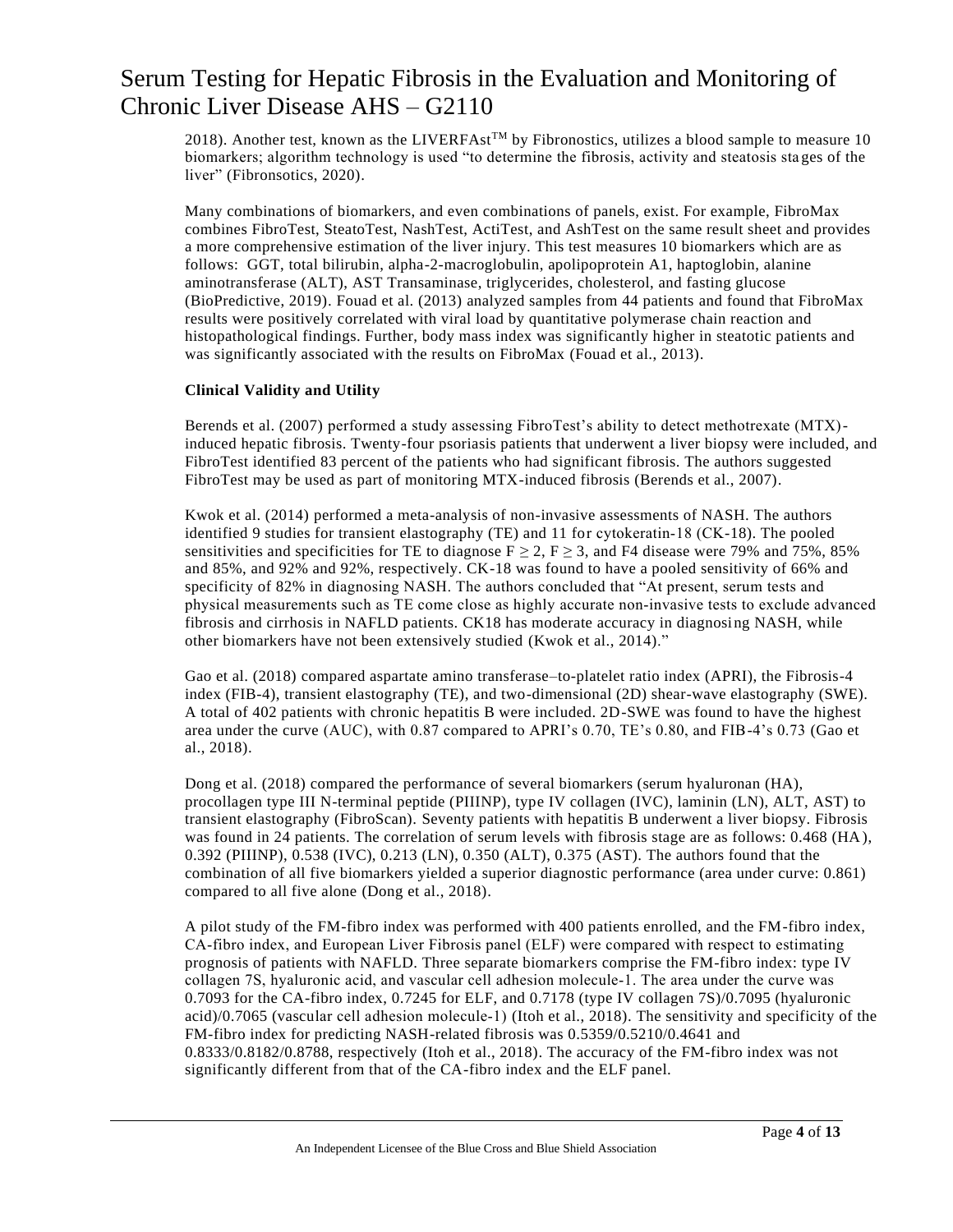Patel et al. (2018) performed a retrospective study focusing on fibrosis scoring systems to identify NAFLD. A total of 329 patients (296 NAFLD, 33 controls) were included. The following indices were studied: "NAFLD fibrosis score (NFS), fibrosis-4 calculator (FIB-4), aspartate aminotransferase-toalanine aminotransferase ratio (AST/ALT ratio), AST-to-platelet ratio index (APRI), and body mass index, AST/ALT ratio, and diabetes (BARD) score by age groups" (Patel et al., 2018). NFS and FIB-4 were found to best predict advanced fibrosis with areas under curve of 0.71-0.76 and 0.62-0.80 respectively. However, the authors concluded that "While NFS and FIB-4 scores exhibit good diagnostic accuracy, FIB-4 is optimal in identifying NAFLD advanced fibrosis in the VHA. Easily implemented as a point-of-care clinical test, FIB-4 can be useful in directing patients that are most likely to have advanced fibrosis to GI/hepatology consultation and follow-up" (Patel et al., 2018).

Kim et al. (2017) evaluated the "association between plasma miR-122 [microRNA-122] and treatment outcomes following transarterial chemoembolization (TACE) in hepatocellular carcinoma patients." A total of 177 patients were included, and miR-122 levels were measured; the researchers found that 112 patients exhibited TACE refractoriness. Multivariate analyses showed that tumor number (hazard ratio [HR], 2.51) and tumor size (HR, 2.65) can independently predict overall TACE refractoriness. Hig h miR-122 expression (> 100) was associated with early TACE refractoriness (within 1 year; HR, 2.77; 95% CI,) together with tumor number (HR, 22.73) and tumor size (HR, 4.90). Univariate analyses showed that high miR-122 expression tends to be associated with poor liver transplantation-free survival (HR, 1.42). However, this was statistically insignificant in multivariate analysis. The authors concluded that "High expression levels of plasma miR‐122 are associated with early TACE refractoriness in HCC patients treated with TACE" (Kim et al., 2017).

Suehiro et al. (2018) performed a study analyzing "the importance of serum exosomal miRNA expression levels in hepatocellular carcinoma (HCC) patients that underwent transarterial chemoembolization (TACE)." Seventy-five patients underwent TACE. Exosomal miR-122 expression levels significantly decreased after TACE. The expression levels of exosomal miR-122 before TACE were shown to correlate significantly with AST  $(r=0.31)$  and ALT  $(r=0.33)$  levels. According to the median relative expression of miR-122 after TACE/before TACE (miR-122 ratio) in liver cirrhosis patients (n=57), the patients with a higher miR-122 ratio had significantly longer disease-specific survival compared with that of the patients with the lower miR-122 ratio. A lower exosomal miR-122 ratio (HR 2.720) was associated with the disease-specific survival. The authors concluded that "the exosomal miR‑122 level alterations may represent a predictive biomarker in HCC patients with liver cirrhosis treated with TACE" (Suehiro et al., 2018).

Kar, Paglialunga, Jaycox, Islam, and Paredes (2019) analyzed the performance of biomarkers implicated in hepatic inflammation. The authors enrolled 52 patients with NAFLD/NASH and evaluated the following biomarkers: IL-6, CRP, TNFα, MCP-1, MIP-1β, eotaxin, and VCAM-1. Serum IL-6 was found to be increased in patients with advanced fibrosis (2.71 pg/mL in fibrosis stages 3 and 4 compared to 1.26 pg/mL in stages 1-2 and 1.39 pg/mL in stage 0), but there were no other significant differences in CRP, TNFα, MCP-1, MIP-1β. VCAM-1 was noted to have increased by 55% over the mild fibrosis group and 40% over the no fibrosis group. VCAM-1 was also observed to have an area under curve of 0.87. The authors suggested that the "addition of biomarkers such as IL-6 and VCAM-1 to panels may yield increased sensitivity and specificity for staging of NASH" (Kar et al., 2019).

Srivastava et al. (2019) performed a cost-benefit analysis of non-invasive fibrosis tests (NILTS) for nonalcoholic fatty liver disease (NAFLD). The authors compared the current standard of care, FIB-4, and the Enhanced Liver Fibrosis (ELF) panel. The simulations consisted of 10000 NAFLD patients. Standard care (SC) was compared to the following four scenarios: "FIB-4 for all patients followed by ELF test for patients with indeterminate FIB-4 results; FIB-4 followed by fibroscan for indeterminate FIB-4; ELF alone; and fibroscan alone." The authors identified the following observations: "Introduction of NILT increased detection of advanced fibrosis over 1 year by 114, 118, 129 and 137% compared to SC in scenarios 2, 3, 4 and 5 respectively with reduction in unnecessary referrals by 85, 78, 71 and 42% respectively. Total budget spend [sic] was reduced by  $25.2$ ,  $22.7$ ,  $15.1$  and  $4.0\%$  in Scenarios 2, 3, 4 and 5 compared to £670 K at baseline." The authors suggested that the "use of NILT in primary care can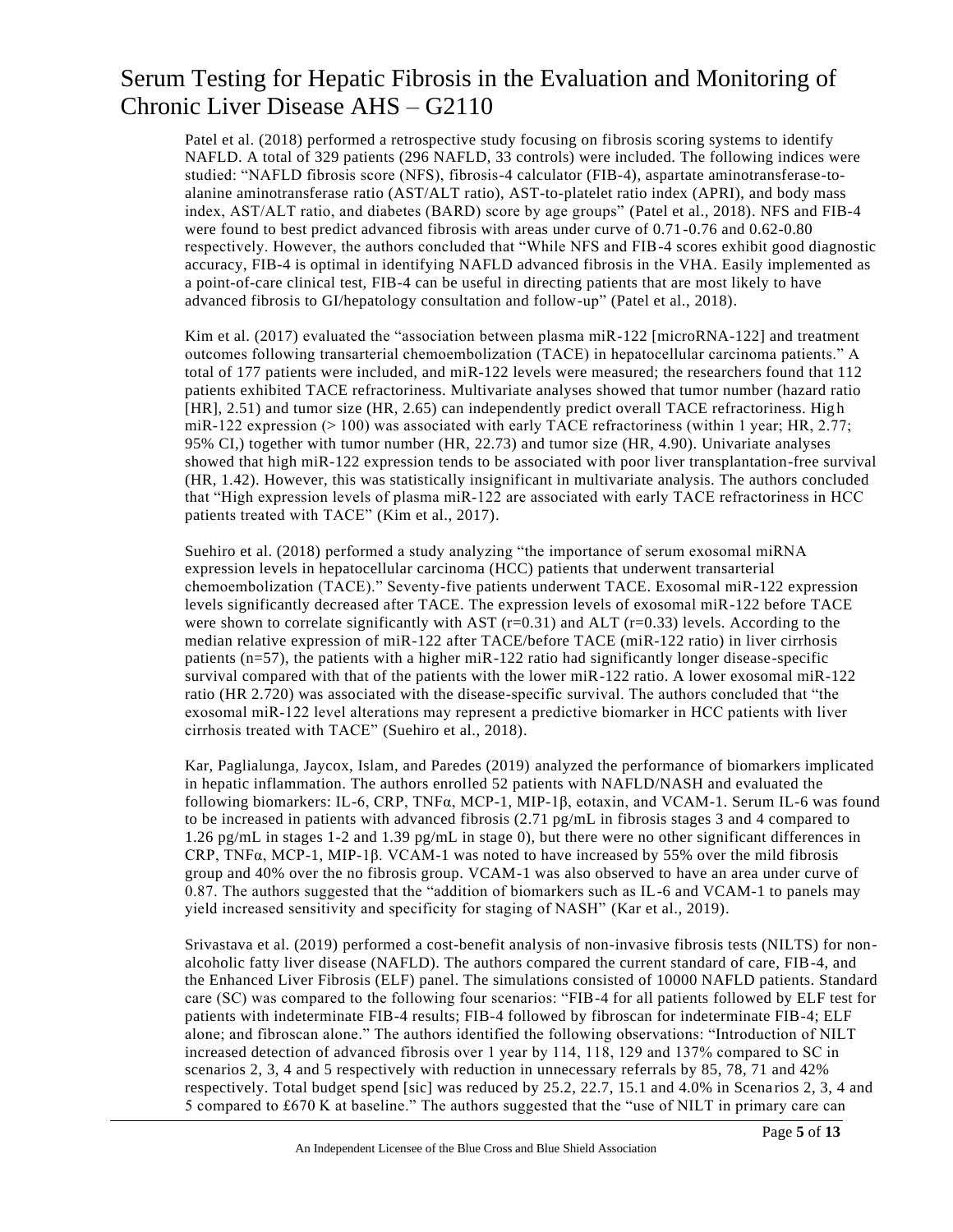increase early detection of advanced liver fibrosis and reduce unnecessary referral of patients with mild disease and is cost efficient" (Srivastava et al., 2019).

Weis et al. (2019) evaluated miRNA expression's ability to distinguish between HCC and cirrhosis. Sixty patients with chronic hepatitis C (CHC) were divided into three groups; 20 with fibrosis stages 0 -2, 20 with cirrhosis, and 20 with cirrhosis and HCC. A total of 372 miRNA sequences were measured. The authors found that a theoretical panel consisting of miRNA-122-5p, miRNA-486-5p, and miRNA-142-3p distinguished HCC from cirrhosis (area under the curve  $[AUC] = 0.94$ ; sensitivity = 80%, specificity = 95%) outperforming alpha-fetoprotein (AFP) (AUC = 0.64). Another theoretical panel of miRNA-122-5p and miRNA-409-3p distinguished cirrhosis from mild disease (AUC =  $0.80$ ; sensitivity =  $85\%$ , specificity = 70%). The authors concluded that "MicroRNAs have great potential as diagnostic biomarkers in CHC, particularly in HCC where they outperform the only currently-used biomarker, AFP" (Weis et al., 2019).

Both Parikh et al. (2017) and Kaswala, Lai, and Afdhal (2016) performed studies evaluating the diagnostic accuracy of non-invasive markers for liver conditions. Parikh et al. (2017) focused on chronic hepatitis B virus (HBV) infections while Kaswala et al. (2016) studied nonalcoholic fatty liver. Tables detailing their summarized findings are listed below:

| <b>Test</b>                   | $Cut$ - $off$ | <b>AUROC</b> | Sensitivity $(\% )$ | Specificity $(\% )$ |
|-------------------------------|---------------|--------------|---------------------|---------------------|
| <b>Indirect markers</b>       |               |              |                     |                     |
| FIB-4 index (high<br>cut-off) | 3.25          | N/A          | 16.2                | 73.6                |
| FIB-4 index (low<br>cut-off)  | $1.45 - 1.62$ | 0.78         | 65                  | 77                  |
| <b>APRI</b> (low cut-off)     | 0.5           | 0.79         | 84                  | 41                  |
| APRI (high cut-<br>off)       | 1.5           |              | 49                  | 84                  |
| Forns index (low<br>cut-off)  | 3.11          | 0.68         | 91.4                | 31.5                |
| Forns index (high<br>cut-off) | 5.11          | N/A          | 42.5                | 75                  |
|                               |               |              |                     |                     |
| <b>Direct markers</b>         |               |              |                     |                     |
| <b>Hyaluronic acid</b>        | $113 - 203$   | 0.73         | $63 - 80$           | 78-94               |
| <b>Hepascore</b>              | 0.32          | 0.75         | 74                  | 69                  |
| <b>Fibrotest</b>              | 0.38          | 0.77         | 65                  | 78                  |
| <b>Fibrometer</b>             | 0.47          | 0.84         | 73                  | 80                  |
| <b>ELF</b>                    | 8.75          | 0.8          | <b>NA</b>           | <b>NA</b>           |

**Diagnostic accuracy of most commonly used non-invasive fibrosis (≥F2) tests in chronic HBV infection from (Parikh et al., 2017)**

**Diagnostic accuracy of most commonly used non-invasive fibrosis tests in nonalcoholic fatty liver (NAFL) from (Kaswala, Lai, & Afdhal, 2016)**

| <b>Test</b>                                 | $Cut$ -off | <i>AUROC</i>  | <i>Sensitivity</i> $(\%)$ | Specificity $(\% )$ |
|---------------------------------------------|------------|---------------|---------------------------|---------------------|
| <b>AST/ALT</b> ratio                        |            | 0.83          |                           | 90                  |
| AST to platelet ratio<br>index (low cutoff) | 0.45       | $0.67 - 0.94$ | 30                        | 93                  |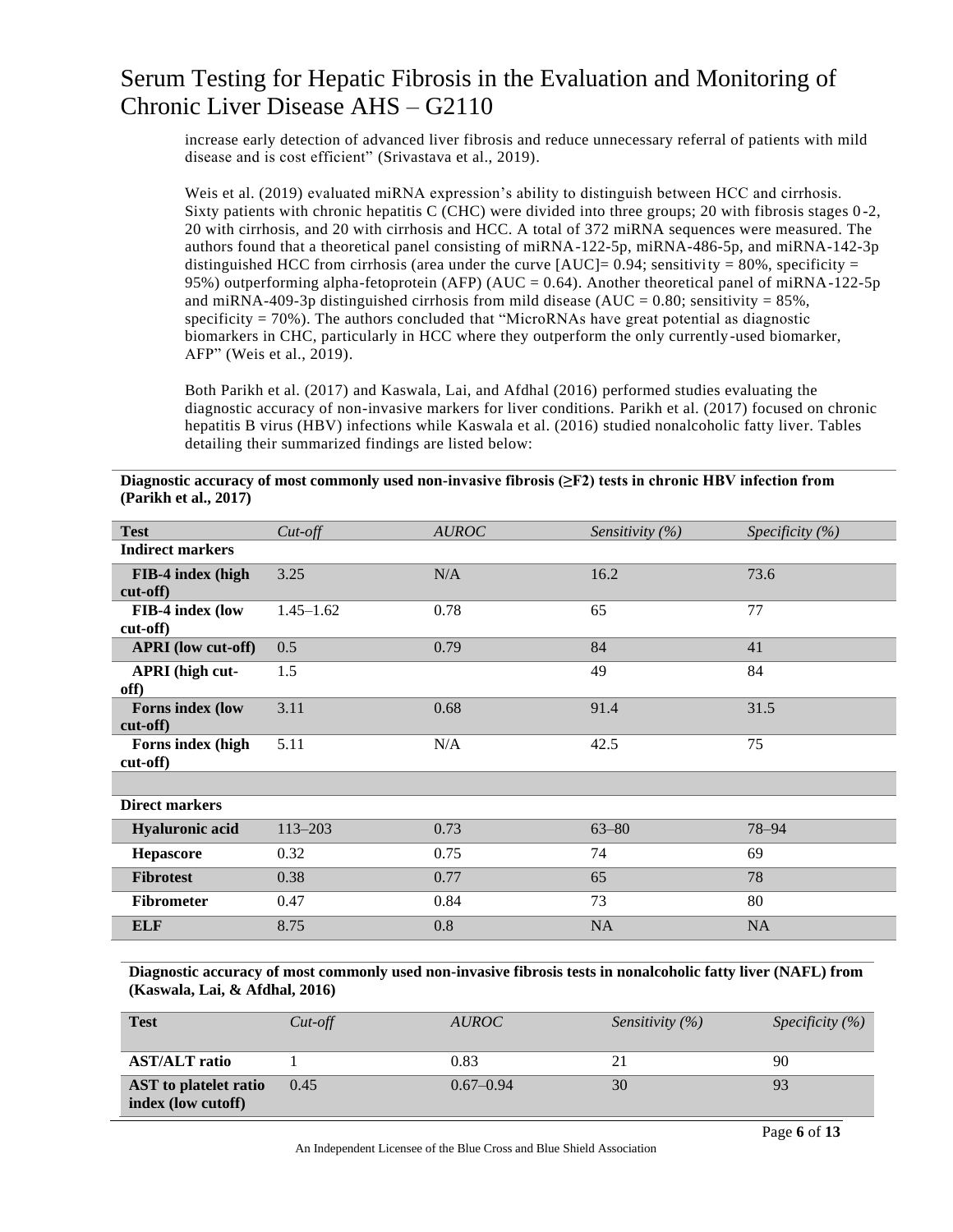| AST to platelet ratio<br>index (high cutoff) | 1.5            |               |           |           |
|----------------------------------------------|----------------|---------------|-----------|-----------|
| <b>BAAT</b> score                            | $\overline{2}$ | 0.84          | 71        | 80        |
| <b>BARD</b>                                  | $\overline{2}$ | 0.8           | 86.8      | 32.5      |
| <b>ELF</b> test                              | $8.5 - 11.35$  | $0.82 - 0.90$ | 80        | 90        |
| <b>FibroMeter</b> (low<br>cutoff)            | F3: 0.61       | $0.90 - 0.94$ | 81        | 84        |
| <b>FibroMeter</b> (high<br>cutoff)           | 0.71           |               |           |           |
| <b>FibroTest</b> (low<br>cutoff)             | 0.3            | $0.81 - 0.92$ | $15 - 77$ | $77 - 90$ |
| <b>FibroTest</b> (high<br>cutoff)            | 0.7            |               |           |           |
| FIB-4 (low cutoff)                           | $1.3 - 1.92$   | 0.88          | $26 - 74$ | $71 - 98$ |
| FIB-4 (high cutoff)                          | 3.25           |               |           |           |
| <b>Hepascore</b>                             | 0.37           | 0.81          | 75.5      | 84.1      |
|                                              | 0.7            | 0.9           | 87        | 89        |
| <b>NAFLD</b> (low cutoff)                    | $-1.45$        | 0.81          | 51        | 96        |
| <b>NAFLD</b> (high cutoff)                   | 0.67           |               |           |           |

AST- aspartate aminotransferase; APRI- AST to platelet ratio; BAAT- body mass index (BMI), age, alanine aminotransferase (ALT), triglycerides; BARD- BMI, AST/ALT ratio, diabetes; ELF- Enhanced Liver Fibrosis panel; FIB-4- Fibrosis-4 index; NAFLD – Nonalcoholic fatty liver disease

Bril et al. (2019) assessed the performance of the FibroTest, along with other tests which measure steatosis, necrosis, and inflammation (the SteatoTest, ActiTest, NashTest), in a cohort of patients with type 2 diabetes. A total of 220 diabetic patients participated in this study. Plasma samples from each participant were used for the FibroTest. The researchers note that "Regarding the FibroTest score, its performance to identify patients with moderate or advanced fibrosis was 0.67" (Bril et al., 2019). The authors concluded that "Non-invasive panels for the diagnosis of steatosis, NASH and/or fibrosis, which were developed and validated in non-diabetic cohorts, underperformed when applied to a large cohort of patients with T2DM [type 2 diabetes mellitus]" (Bril et al., 2019)

In a metanalysis, 7 studies reported the accuracy of FibroTest™ in non-alcoholic fatty liver disease (NAFLD) patients. The mean AUC was 0.77, mean sensitivity was 0.72, and mean specificity was 0.69. Due to poor AUC, sensitivity, and specificity values, FibroTest™ did not meet the minimally acceptable performance level in detecting significant, advanced, or any fibrosis. However, diagnostic accuracy of FibroTest™ was more promising in detecting cirrhosis, with an AUC of 0.92. The author states that in primary care settings which have a low disease prevalence, FibroTest™ can have a high negative predictive value, based on sensitivities between 0.90 and 0.98, demonstrating its ability to rule out advanced fibrosis in NAFLD patients. However, the test does have low specificity, leading to a considerable number of false positive results, which can lead to invasive and expensive follow-up tests. Overall, "this analysis showed that by optimizing sensitivity to values above 0.90, the test could result in high NPVs (>90%) in settings with low prevalence of disease, such as primary and secondary care settings, but with relatively low PPVs (11–61%)" (Vali et al., 2021).

### **Guidelines and Recommendations**

### **American Association for the Study of Liver Diseases (AASLD) (AASLD-IDSA, 2015, 2018, 2019; Chalasani et al., 2017; Terrault et al., 2018)**

The 2015 AASLD and Infectious Diseases Society of America (IDSA) recommendations for testing, managing, and treating adults infected with hepatitis C virus stated that "Recently, noninvasive tests to stage the degree of fibrosis in patients with chronic HCV infection include models incorporating indirect serum biomarkers (routine tests such as aspartate transaminase, alanine transaminase [ALT], and platelet count), direct serum biomarkers (components of the extracellular matrix produced by activated hepatic stellate cells), and vibration‐controlled transient liver elastography. No single method is recognized to have high accuracy alone, and the results of each test must be interpreted carefully." The guidelines further stated that "although liver biopsy is the diagnostic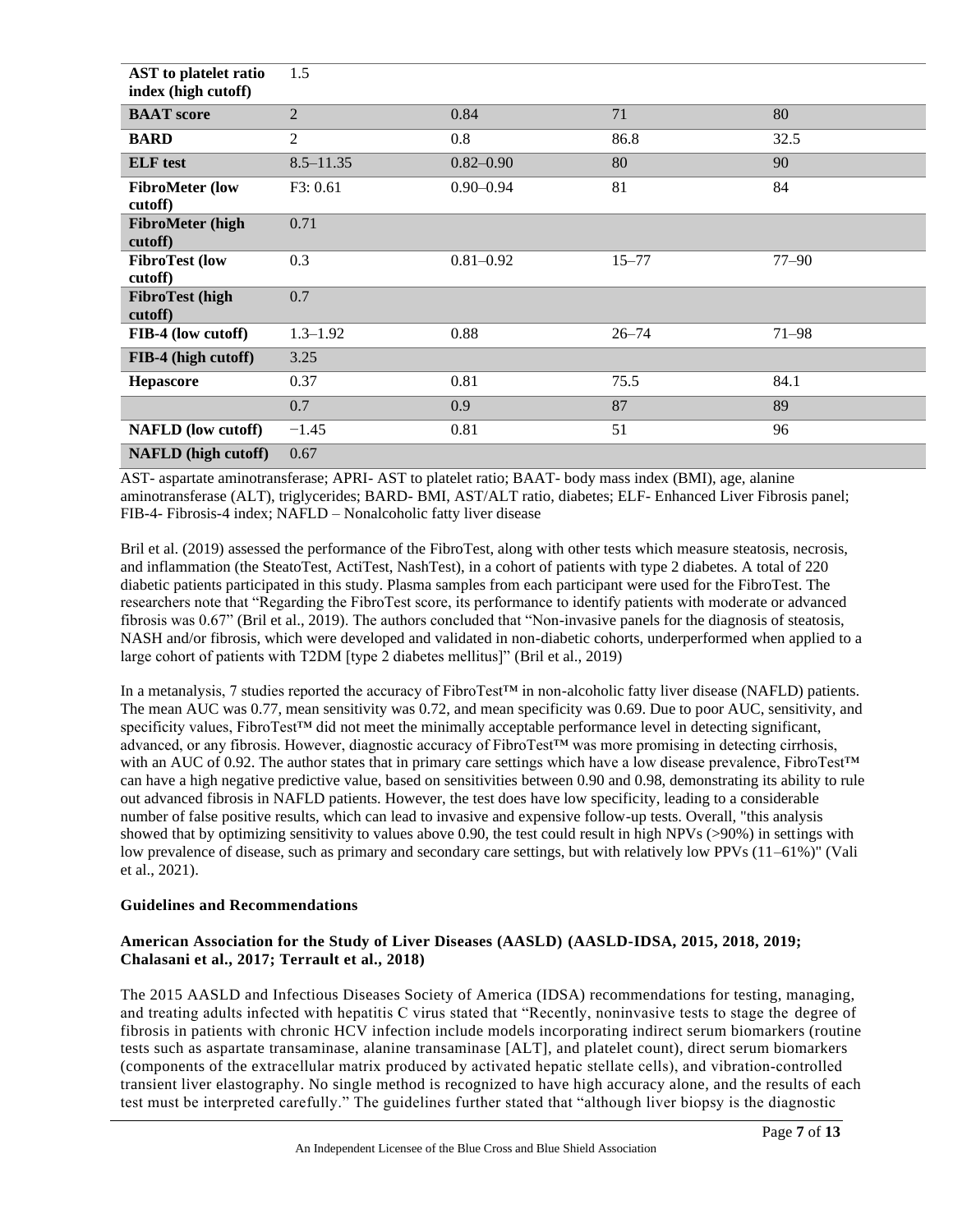standard, sampling error and observer variability limit test performance, particularly when inadequate sampling occurs. In addition, the test is invasive and minor complications are common, limiting patient and practitioner acceptance. Serious complications such as bleeding, although rare, are well recognized" (AASLD-IDSA, 2015).

The 2018 AASLD and Infectious Diseases Society of America (IDSA) recommendations for HCV testing stated that "evaluation for advanced fibrosis using liver biopsy, imaging, and/or noninvasive markers is recommended for all persons with HCV infection, to facilitate an appropriate decision regarding HCV treatment strategy and to determine the need for initiating additional measures for the management of cirrhosis (eg, hepatocellular carcinoma screening). Rating: Class I, Level A" (AASLD-IDSA, 2018).

The 2018 AASLD update (Terrault et al., 2018) on prevention, diagnosis and treatment of chronic hepatitis B state that:

For monitoring patients with a chronic HBV infection, who are not currently on treatment, "Alternative methods to assess fibrosis are elastography (preferred) and liver fibrosis biomarkers (e.g., FIB‐4 or FibroTest). If these noninvasive tests indicate significant fibrosis (≥F2), treatment is recommended."

The 2018 AASLD practice guidelines (Chalasani et al., 2017) on the diagnosis and management of nonalcoholic fatty liver disease recommend:

- "In patients with NAFLD, metabolic syndrome predicts the presence of steatohepatitis, and its presence can be used to target patients for a liver biopsy."
- "NFS or FIB-4 index are clinically useful tools for identifying NAFLD patients with higher likelihood of having bridging fibrosis (stage 3) or cirrhosis (stage 4)."
- "Vibration controlled transient elastography or magnetic resonance elastography are clinically useful tools for identifying advanced fibrosis in patients with NAFLD. "

The AASLD does not mention miRNA for assessment in liver disease.

A 2019 update from the AASLD and IDSA states that "Noninvasive tests using serum biomarkers or imaging allow for accurate diagnosis of cirrhosis in most individuals" and frequently used noninvasive methods to estimate liver disease severity include "serum fibrosis marker panels" (AASLD-IDSA, 2019). Further, regarding recommendations for counseling persons with an active HCV infection, the guideline recommend that "Evaluation for advanced fibrosis using noninvasive markers or liver biopsy, if required, is recommended for all persons with HCV infection to facilitate an appropriate decision regarding HCV treatment strategy, and to determine the need for initiating additional measures for cirrhosis management (eg, hepatocellular carcinoma screening)" (AASLD-IDSA, 2019).

### **American Gastroenterological Association (AGA) (Lim, Flamm, Singh, & Falck-Ytter, 2017)**

The 2017 guidelines (Lim, Flamm, Singh, & Falck-Ytter, 2017) on the Role of Elastography in the Evaluation of Liver Fibrosis state that:

- "In patients with chronic hepatitis C, the AGA recommends vibration controlled transient elastography, if available, rather than other nonproprietary, noninvasive serum tests (APRI, FIB-4) to detect cirrhosis."
- "In patients with chronic hepatitis B, the AGA suggests vibration controlled transient elastography (VCTE) rather than other nonproprietary noninvasive serum tests (ie, APRI and FIB-4) to detect cirrhosis."
- "The AGA makes no recommendation regarding the role of VCTE in the diagnosis of cirrhosis in adults with NAFLD."

### **World Health Organization (WHO) (WHO, 2015, 2018)**

In March 2015, the WHO released Guidelines for the Prevention, Care and Treatment of Persons with Chronic Hepatitis B Infection. In the section titled "Non-invasive Assessment of Liver Disease Stage at Baseline and during Follow up," the following is noted: aspartate aminotransferase (AST)-to-platelet ratio index (APRI) is recommended as the preferred non-invasive test (NIT) to assess for the presence of cirrhosis (APRI score >2 in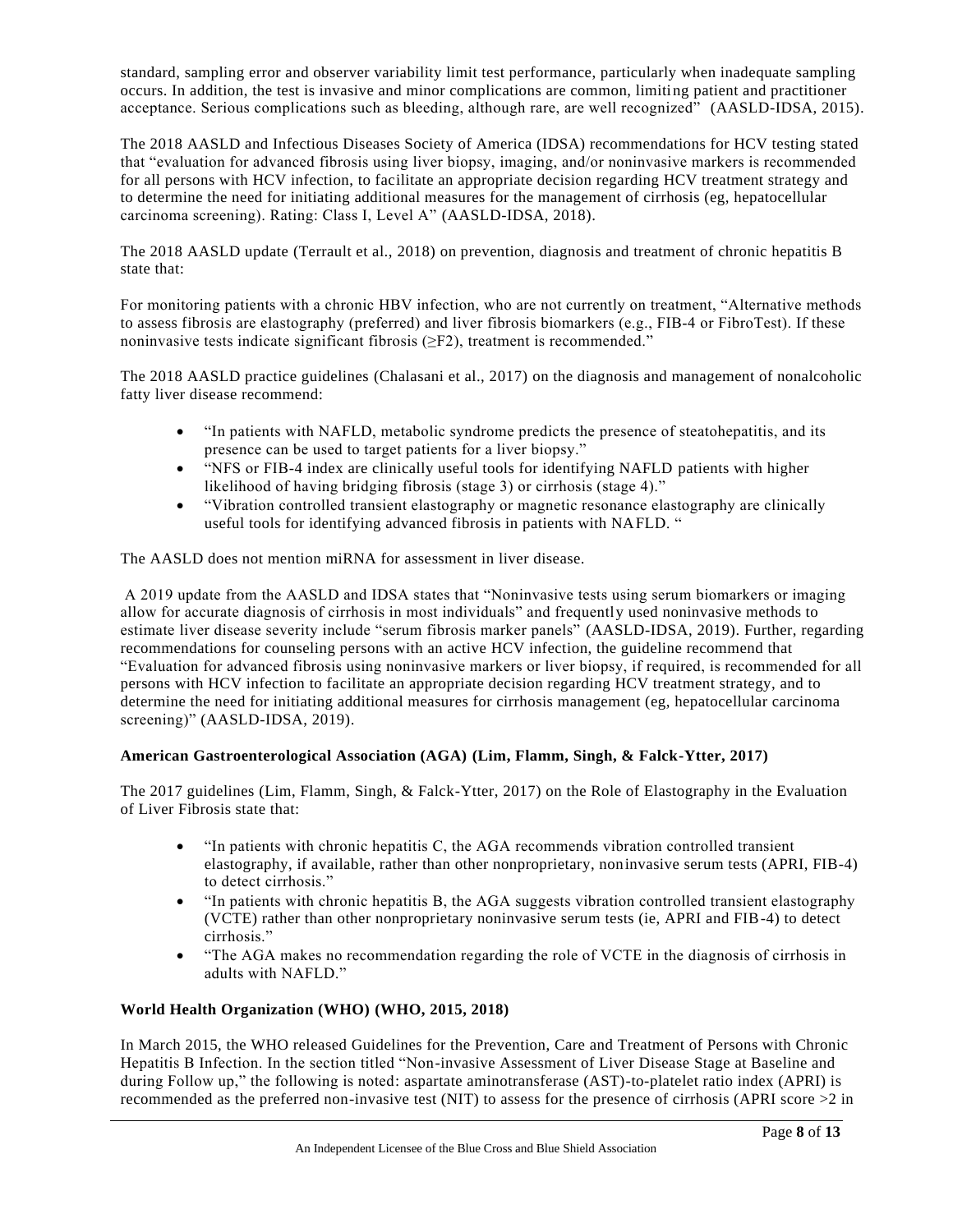adults) in resource-limited settings. Transient elastography (e.g., FibroScan) or FibroTest may be the preferred NITs in settings where they are available and cost is not a major constraint (WHO, 2015).

The WHO also published guidelines for management of patients with Hepatitis C. In it, they suggest "that aminotransferase/platelet ratio index (APRI) or FIB-4 be used for the assessment of hepatic fibrosis rather than other non-invasive tests that require more resources such as elastography or FibroTest." However, they do note that "FibroScan, which is more accurate than APRI and FIB-4, may be preferable in settings where the equipment is available, and the cost of the test is not a barrier to testing."

The WHO does not mention miRNA as a tool for assessment of hepatitis (WHO, 2018).

#### **US Preventive Services Task Force (USPSTF) (USPSTF, 2020)**

The USPSTF published their final recommendation statement on Hepatitis C screening in adolescents and adults in 2020. THE USPSTF recommends "screening for hepatitis C virus (HCV) in adults aged 18 to 79" (grade B recommendation) (USPSTF, 2020).

#### **National Institute for Health and Care Excellence (NICE) (NICE, 2016)**

NICE has released guidelines regarding chronic liver conditions. They note that the enhanced liver fibrosis test (ELF) may be considered in patients with NAFLD to test for advanced liver fibrosis. The ELF test should be offered to adults every 3 years and to children and young people every 2 years. (NICE, 2016).

### **European Association for the Study of the Liver (EASL), European Association for the Study of Diabetes (EASD) and European Association for the Study of Obesity (EASL, 2015, 2016, 2017, 2018)**

These joint guidelines include recommendations for fibrosis, mentioning ELF, FibroTest, NFS, and FIB-4. Their recommendations include the following:

- "Biomarkers and scores of fibrosis, as well as transient elastography, are acceptable non-invasive procedures for the identification of cases at low risk of advanced fibrosis/cirrhosis (A2). The combination of biomarkers/ scores and transient elastography might confer additional diagnostic accuracy and might save a number of diagnostic liver biopsies (B2)."
- "Monitoring of fibrosis progression in clinical practice may rely on a combination of biomarkers/scores and transient elastography, although this strategy requires validation (C2)."
- "The identification of advanced fibrosis or cirrhosis by serum biomarkers/scores and/or elastography is less accurate and needs to be confirmed by liver biopsy, according to the clinical context (B2)."
- The guidelines observe that due to non-invasive tests' high negative predictive values, they "may be confidently used for first-line risk stratification to exclude severe disease." Still, they state that "There is no consensus on thresholds or strategies for use in clinical practice when trying to avoid liver biopsy. Some data suggest that the combination of elastography and serum markers performs better than either method alone. Importantly, longitudinal data correlating changes in histological severity and in non-invasive measurements are urgently needed."
- For non-alcoholic steatohepatitis (NASH), the guidelines state that "to date, non-invasive tests are not validated for the diagnosis of NASH" and addresses CK-18 as a proposed biomarker.
- For monitoring of NAFLD, the guidelines state that "Monitoring should include routine biochemistry, assessment of comorbidities and non-invasive monitoring of fibrosis" (EASL, 2016).

The EASL also released guidelines on management of Hepatitis C. In it, they recommend that "Fibrosis stage must be assessed by non-invasive methods initially, with liver biopsy reserved for cases where there is uncertainty or potential additional aetiologies." Non-invasive methods include FibroScan, ARFI, Aixplorer, FibroTest, APRI, and FIB-4 (EASL, 2018).

Guidelines for Hepatitis B were also published. In it, EASL remarks that "the diagnostic accuracy of all noninvasive methods is better at excluding than confirming advanced fibrosis or cirrhosis." Non -invasive methods include assessment of serum biomarkers of liver fibrosis (EASL, 2017).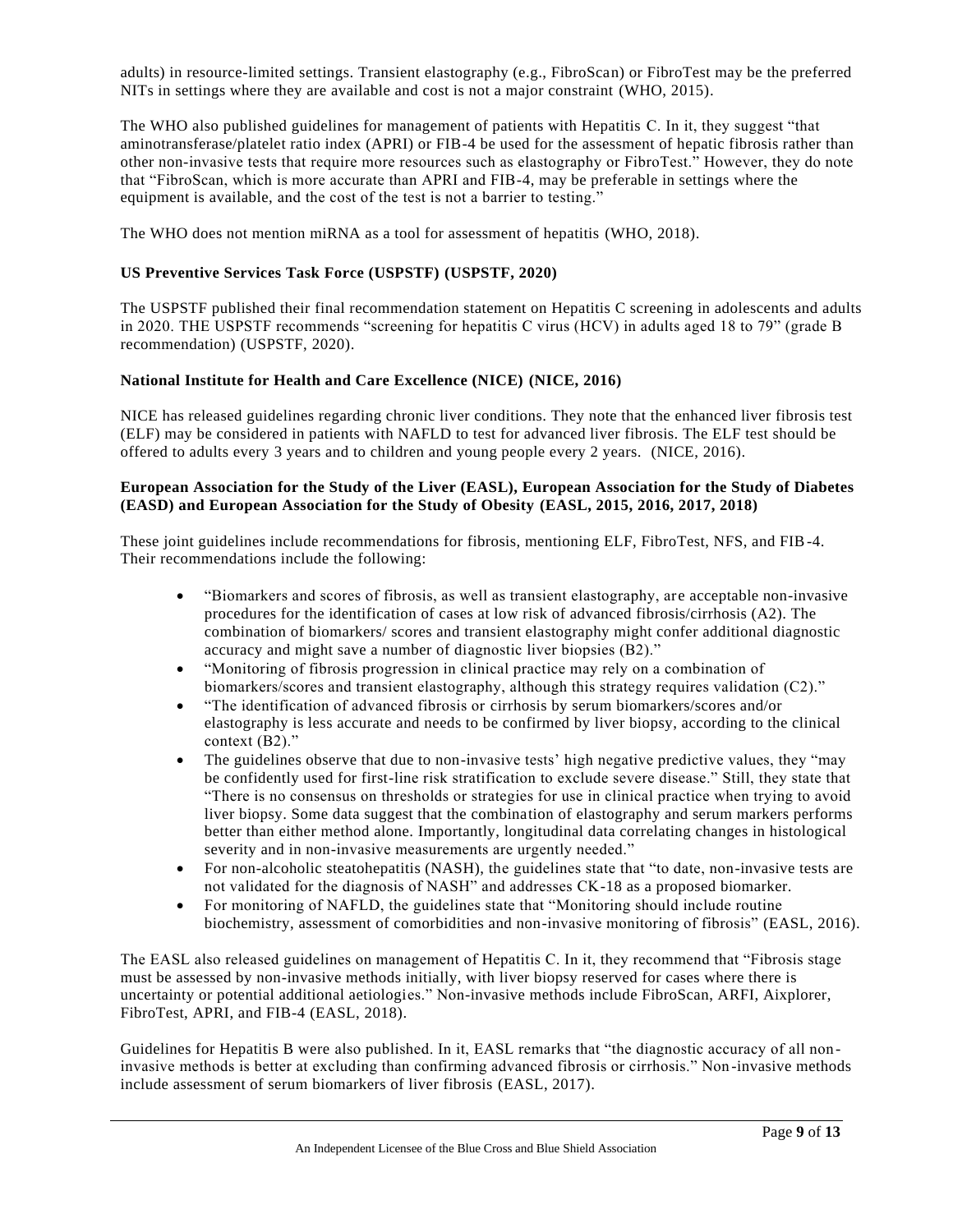The EASL also published guidelines titled "Non-invasive tests for evaluation of liver disease severity and prognosis." In it, they state the following:

- "Serum biomarkers can be used in clinical practice due to their high applicability (>95%) and good interlaboratory reproducibility. However, they should be preferably obtained in fasting patients (particularly those including hyaluronic acid) and following the manufacturer's recommendations for the patented tests."
- "Serum biomarkers of fibrosis are well validated in patients with chronic viral hepatitis (with more evidence for HCV than for HBV and HIV/HCV coinfection). They are less well validated in NAFLD and not validated in other chronic liver diseases."
- "Their performances are better for detecting cirrhosis than significant fibrosis."
- "FibroTest®, APRI and NAFLD fibrosis score are the most widely used and validated patented and nonpatented tests."
- "Among the different available strategies, algorithms combining TE and serum biomarkers appear to be the most attractive and validated one."
- "HCV patients who were diagnosed with cirrhosis based on non-invasive diagnosis should undergo screening for HCC and PH and do not need confirmatory liver biopsy."
- "Non-invasive assessment including serum biomarkers or TE can be used as first line procedure for the identification of patients at low risk of severe fibrosis/ cirrhosis."
- "The identification of significant fibrosis is less accurate with non-invasive tests as compared to liver biopsy and may necessitate, according to the clinical context, histological confirmation."
- "Follow-up assessment by either serum biomarkers or TE for progression of liver fibrosis should be performed among NAFLD patients at a 3 year interval (EASL, 2015)."

EASL released guidelines on non-invasive tests for evaluation of liver disease severity and prognosis (EASL, 2020). The following recommendations were made:

- "Serum biomarkers can be used in clinical practice due to their high applicability  $(>95%)$  and good interlaboratory reproducibility. However, they should be preferably obtained in fasting patients (particularly those including hyaluronic acid) and following the manufacturer's recommendations for the patented tests. In addition, transient electrography (TE) and serum biomarkers have equivalent performance for detecting significant fibrosis in patients with untreated viral hepatitis.
- In patients with viral hepatitis C, when TE and serum biomarkers results are in accordance, the diagnostic accuracy is increased for detecting significant fibrosis but not for cirrho sis. In cases of unexplained discordance, a liver biopsy should be performed if the results would change the patient management.
- All HCV patients should be screened to exclude cirrhosis by TE if available. Serum biomarkers can be used in the absence of TE.
- TE and serum biomarkers have equivalent performance for detecting significant fibrosis in patients with untreated viral hepatitis.
- In patients with viral hepatitis C, when TE and serum biomarkers results are in accordance, the diagnostic accuracy is increased for detecting significant fibrosis but not for cirrhosis. In cases of unexplained discordance, a liver biopsy should be performed if the results would change the patient management" (EASL, 2020).

### **State and Federal Regulations, as applicable**

A search for "fibrosis" on the FDA website on July 15, 2020, did not yield any results relevant to hepatic conditions. Although several of these panels are patented, none are FDA approved. Additionally, many labs have developed specific tests that they must validate and perform in house. These laboratory-developed tests (LDTs) are regulated by the Centers for Medicare and Medicaid (CMS) as high-complexity tests under the Clinical Laboratory Improvement Amendments of 1988 (CLIA '88). As an LDT, the U. S. Food and Drug Administration has not approved or cleared this test; however, FDA clearance or approval is not currently required for clinical use.

## **Billing/Coding/Physician Documentation Information**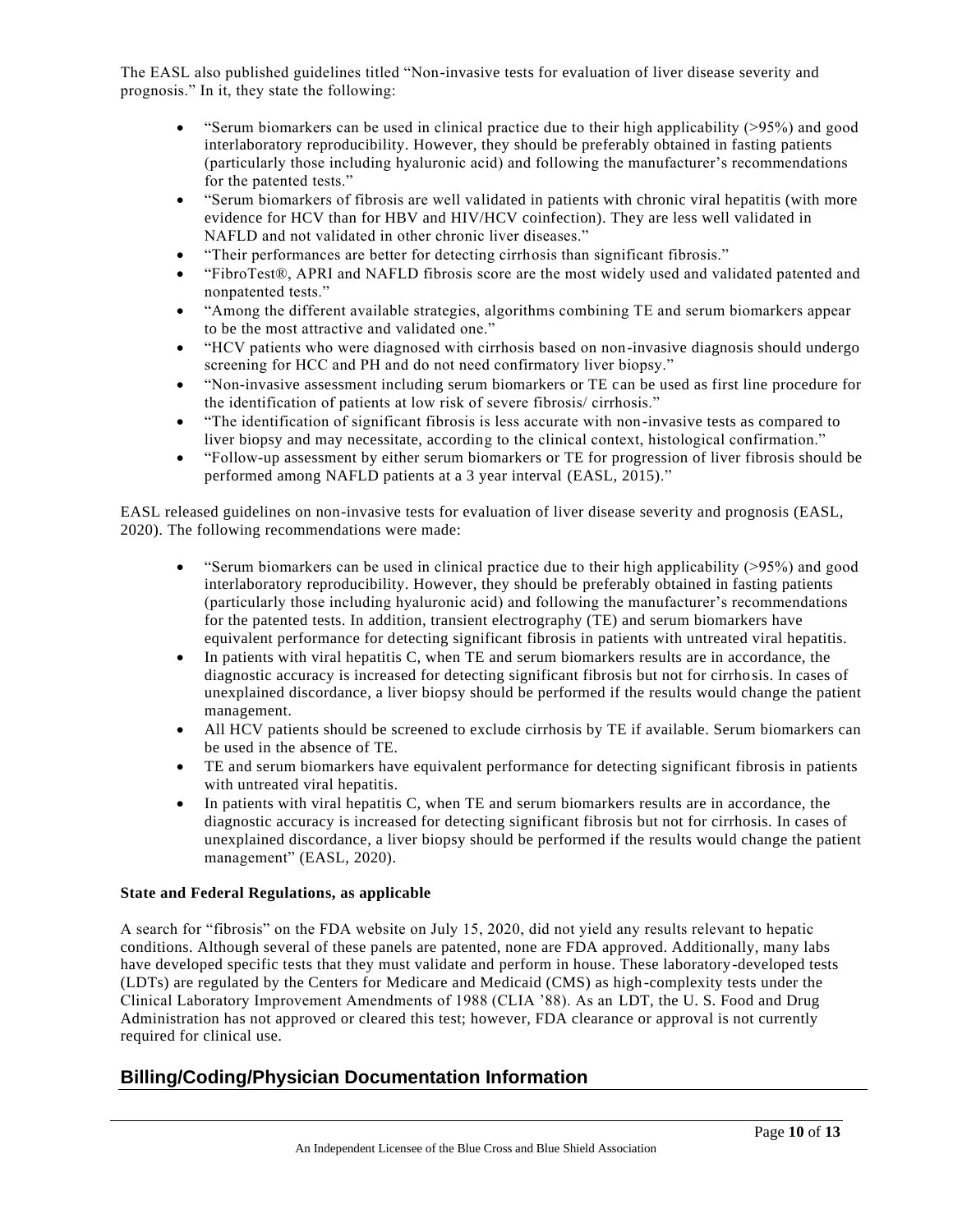This policy may apply to the following codes. Inclusion of a code in this section does not guarantee that it will be reimbursed. For further information on reimbursement guidelines, please see Administrative Policies on the Blue Cross Blue Shield of North Carolina web site at www.bcbsnc.com. They are listed in the Category Search on the Medical Policy search page.

*Applicable service codes: 81596, 81599, 84999, 88341, 88342, 0002M, 0003M, 0014M, 0166U*

BCBSNC may request medical records for determination of medical necessity. When medical records are requested, letters of support and/or explanation are often useful, but are not sufficient documentation unless all specific information needed to make a medical necessity determination is included.

### **Scientific Background and Reference Sources**

AASLD-IDSA. (2015). Hepatitis C guidance: AASLD-IDSA recommendations for testing, managing, and treating adults infected with hepatitis C virus. *Hepatology, 62*(3), 932-954. doi:10.1002/hep.27950 AASLD-IDSA. (2018). HCV Testing and Linkage to Care. Retrieved from <https://www.hcvguidelines.org/evaluate/testing-and-linkage> AASLD-IDSA. (2019). HCV Testing and Linkage to Care. Retrieved from <https://www.hcvguidelines.org/evaluate/testing-and-linkage> Abdel-Al, A., El-Ahwany, E., Zoheiry, M., Hassan, M., Ouf, A., Abu-Taleb, H., . . . Zada, S. (2018). miRNA-221 and miRNA-222 are promising biomarkers for progression of liver fibrosis in HCV Egyptian patients. *Virus Res, 253*, 135-139. doi:10.1016/j.virusres.2018.06.007 Berends, M. A., Snoek, J., de Jong, E. M., Van Krieken, J. H., de Knegt, R. J., van Oijen, M. G., . . . Drenth, J. P. (2007). Biochemical and biophysical assessment of MTX-induced liver fibrosis in psoriasis patients: Fibrotest predicts the presence and Fibroscan predicts the absence of significant liver fibrosis. *Liver Int, 27*(5), 639-645. doi:10.1111/j.1478-3231.2007.01489.x BioPredictive. (2019). FibroMax. Retrieved from<https://www.biopredictive.com/products/fibromax/> Bracht, T., Molleken, C., Ahrens, M., Poschmann, G., Schlosser, A., Eisenacher, M., . . . Sitek, B. (2016). Evaluation of the biomarker candidate MFAP4 for non-invasive assessment of hepatic fibrosis in hepatitis C patients. *J Transl Med, 14*(1), 201. doi:10.1186/s12967-016-0952-3 Bril, F., McPhaul, M. J., Caulfield, M. P., Castille, J. M., Poynard, T., Soldevila-Pico, C., . . . Cusi, K. (2019). Performance of the SteatoTest, ActiTest, NashTest and FibroTest in a multiethnic cohort of patients with type 2 diabetes mellitus. *J Investig Med, 67*(2), 303-311. doi:10.1136/jim-2018-000864 Chalasani, N., Younossi, Z., Lavine, J. E., Charlton, M., Cusi, K., Rinella, M., . . . Sanyal, A. J. (2017). The diagnosis and management of nonalcoholic fatty liver disease: Practice guidance from the American Association for the Study of Liver Diseases. *Hepatology, 67*(1), 328-357. doi:10.1002/hep.29367 Chin, J. L., Pavlides, M., Moolla, A., & Ryan, J. D. (2016). Non-invasive Markers of Liver Fibrosis: Adjuncts or Alternatives to Liver Biopsy? *Front Pharmacol, 7*, 159. doi:10.3389/fphar.2016.00159 Curry, M., & Afdhal, N. (2019). Noninvasive assessment of hepatic fibrosis: Overview of serologic and radiographic tests - UpToDate. In K. Robson (Ed.), *UptoDate*. Retrieved from [https://www.uptodate.com/contents/noninvasive-assessment-of-hepatic-fibrosis-overview-of-serologic](https://www.uptodate.com/contents/noninvasive-assessment-of-hepatic-fibrosis-overview-of-serologic-and-radiographic-tests?source=search_result&search=fibrosure&selectedTitle=1~7)[and-radiographic-tests?source=search\\_result&search=fibrosure&selectedTitle=1~7](https://www.uptodate.com/contents/noninvasive-assessment-of-hepatic-fibrosis-overview-of-serologic-and-radiographic-tests?source=search_result&search=fibrosure&selectedTitle=1~7) Cusi, K., Chang, Z., Harrison, S., Lomonaco, R., Bril, F., Orsak, B., . . . Tio, F. (2014). Limited value of plasma cytokeratin-18 as a biomarker for NASH and fibrosis in patients with non-alcoholic fatty liver disease. *J Hepatol, 60*(1), 167-174. doi:10.1016/j.jhep.2013.07.042 Dong, H., Xu, C., Zhou, W., Liao, Y., Cao, J., Li, Z., & Hu, B. (2018). The combination of 5 serum markers compared to FibroScan to predict significant liver fibrosis in patients with chronic hepatitis B virus. *Clin Chim Acta, 483*, 145-150. doi:10.1016/j.cca.2018.04.036 EASL. (2015). Non-invasive tests for evaluation of liver disease severity and prognosis. Retrieved from <https://easl.eu/publication/non-invasive-tests-for-evaluation-of-liver-disease-severity-and-prognosis/> EASL. (2016). The management of non-alcoholic fatty liver disease. Retrieved from <https://easl.eu/publication/the-management-of-non-alcoholic-fatty-liver-disease/> EASL. (2017). EASL 2017 Clinical Practice Guidelines on the management of hepatitis B virus infection. Retrieved from<https://easl.eu/wp-content/uploads/2018/10/HepB-English-report.pdf> EASL. (2018). Treatment of Hepatitis C Retrieved from [https://easl.eu/wp](https://easl.eu/wp-content/uploads/2018/10/HepC-English-report.pdf)[content/uploads/2018/10/HepC-English-report.pdf](https://easl.eu/wp-content/uploads/2018/10/HepC-English-report.pdf) EASL. (2020). EASL Clinical Practice Guidelines on non-invasive tests for evaluation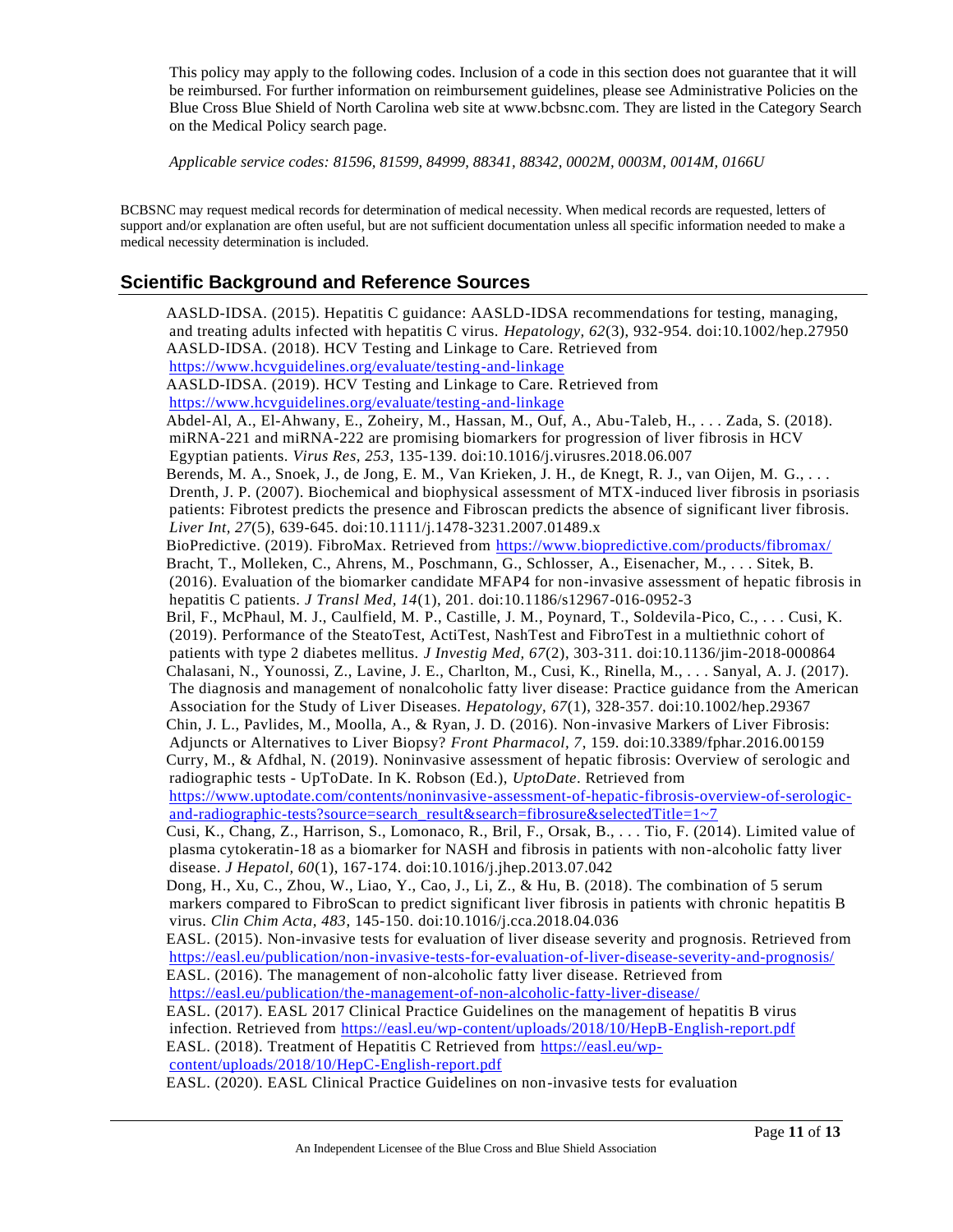of liver disease severity and prognosis  $-2020$  update. Retrieved from [https://www.echosens.com/wp](https://www.echosens.com/wp-content/uploads/2021/07/EASL-CPG-NITs-2021_Supplementary-1.pdf)[content/uploads/2021/07/EASL-CPG-NITs-2021\\_Supplementary-1.pdf](https://www.echosens.com/wp-content/uploads/2021/07/EASL-CPG-NITs-2021_Supplementary-1.pdf)

Fibronsotics. (2020). LIVERFAst. Retrieved from

[https://www.fibronostics.com/products/#product\\_liverfast](https://www.fibronostics.com/products/#product_liverfast)

Fouad, A., Sabry, D., Ahmed, R., Kamal, M., Allah, S. A., Marzouk, S., . . . Helmy, D. (2013). Comparative diagnostic study of biomarkers using FibroMax™ and pathology for prediction of liver steatosis in patients with chronic hepatitis C virus infection: an Egyptian study. In *Int J Gen Med* (Vol. 6, pp. 127-134).

Friedman, S. L. (2020). Pathogenesis of hepatic fibrosis. Retrieved from

[https://www.uptodate.com/contents/pathogenesis-of-hepatic-](https://www.uptodate.com/contents/pathogenesis-of-hepatic-fibrosis?search=fibrosure&topicRef=1239&source=see_link)

[fibrosis?search=fibrosure&topicRef=1239&source=see\\_link](https://www.uptodate.com/contents/pathogenesis-of-hepatic-fibrosis?search=fibrosure&topicRef=1239&source=see_link)

Gao, Y., Zheng, J., Liang, P., Tong, M., Wang, J., Wu, C., . . . Zheng, R. (2018). Liver Fibrosis with Two-dimensional US Shear-Wave Elastography in Participants with Chronic Hepatitis B: A Prospective Multicenter Study. *Radiology*, 172479. doi:10.1148/radiol.2018172479

Huang, H., Wu, T., Mao, J., Fang, Y., Zhang, J., Wu, L., . . . Pan, H. (2015). CHI3L1 Is a Liver-Enriched, Noninvasive Biomarker That Can Be Used to Stage and Diagnose Substantial Hepatic Fibrosis. *Omics, 19*(6), 339-345. doi:10.1089/omi.2015.0037

Itoh, Y., Seko, Y., Shima, T., Nakajima, T., Mizuno, K., Kawamura, Y., . . . Okanoue, T. (2018). The accuracy of noninvasive scoring systems for diagnosing nonalcoholic steatohepatitis-related fibrosis: multi-center validation study. *Hepatol Res*. doi:10.1111/hepr.13226

Kar, S., Paglialunga, S., Jaycox, S. H., Islam, R., & Paredes, A. H. (2019). Assay validation and clinical performance of chronic inflammatory and chemokine biomarkers of NASH fibrosis. *PLoS One, 14*(7), e0217263. doi:10.1371/journal.pone.0217263

Kaswala, D. H., Lai, M., & Afdhal, N. H. (2016). Fibrosis Assessment in Nonalcoholic Fatty Liver Disease (NAFLD) in 2016. *Dig Dis Sci, 61*(5), 1356-1364. doi:10.1007/s10620-016-4079-4

Kim, S. S., Nam, J. S., Cho, H. J., Won, J. H., Kim, J. W., Ji, J. H., . . . Cheong, J. Y. (2017). Plasma micoRNA-122 as a predictive marker for treatment response following transarterial chemoembolization in patients with hepatocellular carcinoma. *J Gastroenterol Hepatol, 32*(1), 199-207. doi:10.1111/jgh.13448

Kwok, R., Tse, Y. K., Wong, G. L., Ha, Y., Lee, A. U., Ngu, M. C., . . . Wong, V. W. (2014). Systematic review with meta-analysis: non-invasive assessment of non-alcoholic fatty liver disease--the role of transient elastography and plasma cytokeratin-18 fragments. *Aliment Pharmacol Ther, 39*(3), 254-269. doi:10.1111/apt.12569

Lim, J. K., Flamm, S. L., Singh, S., & Falck-Ytter, Y. T. (2017). American Gastroenterological Association Institute Guideline on the Role of Elastography in the Evaluation of Liver Fib rosis. *Gastroenterology, 152*(6), 1536-1543. doi:10.1053/j.gastro.2017.03.017

NICE. (2016). Non-alcoholic fatty liver disease (NAFLD): assessment and management. Retrieved from [https://www.nice.org.uk/guidance/NG49/chapter/Recommendations#assessment-for-advanced-liver](https://www.nice.org.uk/guidance/NG49/chapter/Recommendations#assessment-for-advanced-liver-fibrosis)[fibrosis](https://www.nice.org.uk/guidance/NG49/chapter/Recommendations#assessment-for-advanced-liver-fibrosis)

Parikh, P., Ryan, J. D., & Tsochatzis, E. A. (2017). Fibrosis assessment in patients with chronic hepatitis B virus (HBV) infection. *Ann Transl Med, 5*(3), 40. doi:10.21037/atm.2017.01.28

Patel, Y. A., Gifford, E. J., Glass, L. M., Turner, M. J., Han, B., Moylan, C. A., . . . Hunt, C. M. (2018). Identifying Nonalcoholic Fatty Liver Disease Advanced Fibrosis in the Veterans Health Administration. *Dig Dis Sci*. doi:10.1007/s10620-018-5123-3

Sarkar, M., Brady, C. W., Fleckenstein, J., Forde, K. A., Khungar, V., Molleston, J. P., . . . Terrault, N. A. (2021). Reproductive Health and Liver Disease: Practice Guidance by the American Association for the Study of Liver Diseases. *Hepatology, 73*(1), 318-365. doi:10.1002/hep.31559

Srivastava, A., Jong, S., Gola, A., Gailer, R., Morgan, S., Sennett, K., . . . Rosenberg, W. (2019). Costcomparison analysis of FIB-4, ELF and fibroscan in community pathways for non-alcoholic fatty liver disease. *BMC Gastroenterol, 19*(1), 122. doi:10.1186/s12876-019-1039-4

Suehiro, T., Miyaaki, H., Kanda, Y., Shibata, H., Honda, T., Ozawa, E., . . . Nakao, K. (2018). Serum exosomal microRNA-122 and microRNA-21 as predictive biomarkers in transarterial

chemoembolization-treated hepatocellular carcinoma patients. *Oncol Lett, 16*(3), 3267-3273. doi:10.3892/ol.2018.8991

Tendler, D. (2020). Pathogenesis of nonalcoholic fatty liver disease. Retrieved from [https://www.uptodate.com/contents/pathogenesis-of-nonalcoholic-fatty-liver](https://www.uptodate.com/contents/pathogenesis-of-nonalcoholic-fatty-liver-disease?search=hepatic%20fibrosis%20miRNA&source=search_result&selectedTitle=2~150&usage_type=default&display_rank=2)[disease?search=hepatic%20fibrosis%20miRNA&source=search\\_result&selectedTitle=2~150&usage\\_typ](https://www.uptodate.com/contents/pathogenesis-of-nonalcoholic-fatty-liver-disease?search=hepatic%20fibrosis%20miRNA&source=search_result&selectedTitle=2~150&usage_type=default&display_rank=2)  $e =$ default&display\_rank=2